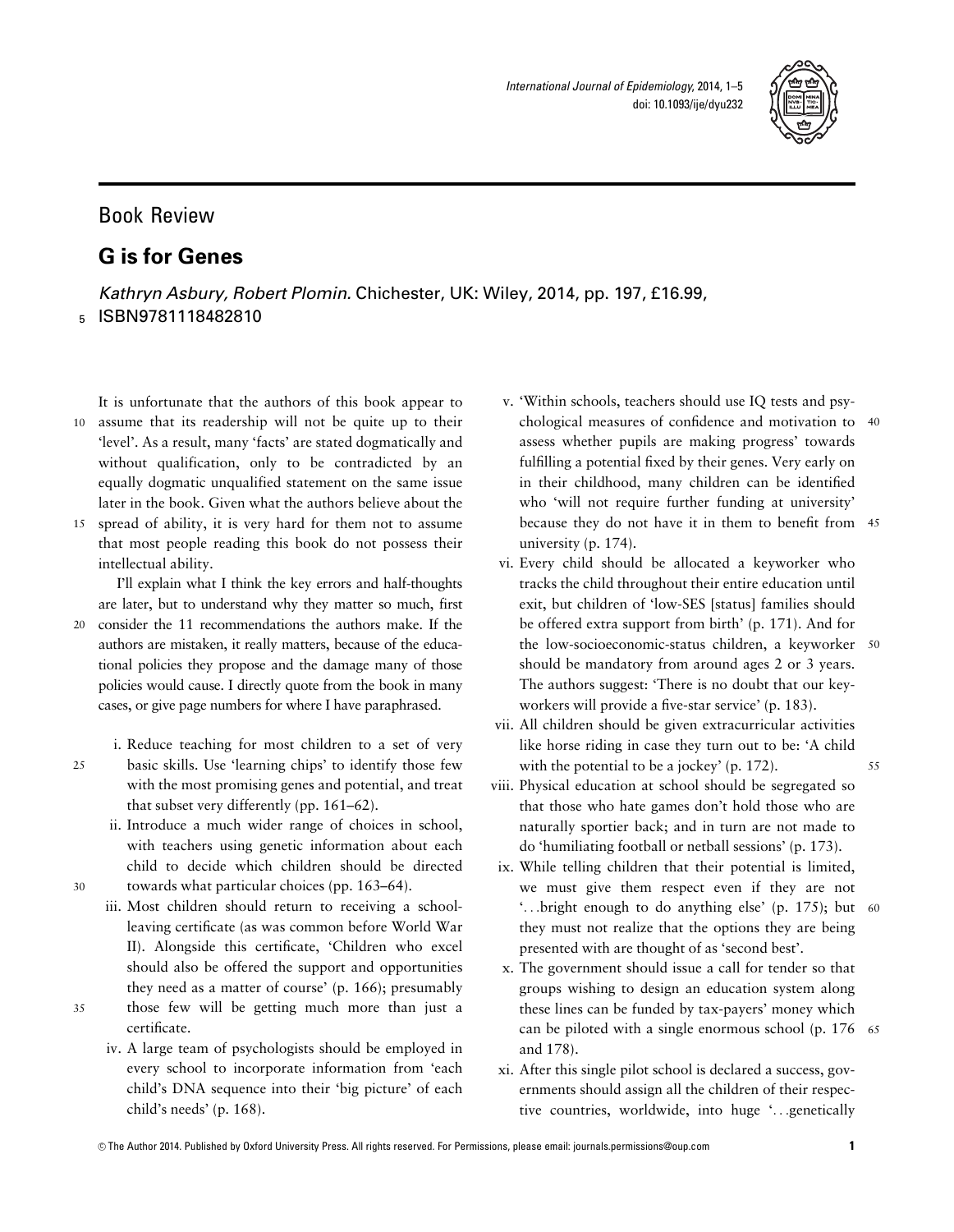sensitive schools and, if it is properly designed and run, they will all want to come' (p. 177).

The schools of the future would have to be, by Asbury and Plomin's own description, 'enormous' and would be 5 '...built to accommodate every child in our local community' (p. 179). The book ends with a chapter entitled

- 'Education Secretary for a Day'. This would be funny if the authors had not been so closely connected with the former Education Secretary Michael Gove and his now infamous
- 10 former adviser Dominic Cummings. Michael Gove had made more schools 'his'—directly accountable to him than was thought possible when the academies programme was launched. That programme was created by Labour's Lord Andrew Adonis who, similarly influenced by writings
- 15 of this kind, may also have had some sympathy with some of the views expressed in this book. The legislation Adonis steered through Parliament on academies allows them to be selective from age 16 onwards, so that former comprehensive schools can move towards being grammars, or
- 20 secondary moderns, at least in the sixth forms. This book and its theories matter because today they are taken so seriously at the very top.

To get to the 11 conclusions of this book listed above, and realize what thoughts are now being whispered in edu-

- 25 cation and shadow-education ministers' ears, requires wading through 12 chapters peppered with platitudes that can easily put the reader off-guard. Some very good research is cited, but a great deal of poor work is relied on, and even more is guessed at and supposed.
- 30 Plomin has studied twins since 1986 and heads the Twins Early Development Study (TEDS) whose subjects are now 18 to 20 years old. Central to the book are these twin studies where it is assumed that the differences observed between pairs of identical (monozygotic; MZ) twins and
- 35 non-identical fraternal (dizygotic; DZ) twins reveal how much of a trait is genetic. If first impressions matter at all in how children are treated, then MZ twins are likely to show a high correlation in all kinds of outcomes that are influenced by looks, or any other trait correlated to some other
- 40 similarity between them. If teachers give more attention to blond-haired children than black-skinned children (a pair of DZ twins can be very different), the effect of that additional attention on some ability will be incorrectly attributed to genes for that ability, and prejudices will be reinforced.

45 Very early on in the book it is explained how a simple mathematical formula can be used to calculate relative influences of heredity and the environment:

If MZ twins correlate 0.75 on a particular behaviour, say shyness, and DZ twins correlate 0.50, we double 50 the difference between the two correlations  $(2 \times 0.25)$ and estimate the heritability of shyness as 50%. This leaves the remaining 50% to be explained by the environment the children are growing up in (p. 16).

No mention is made of the fact that this formula is naïve and that, even according to the Wikipedia entry on 55 twin study: 'since the 1980s these approximate statistical methods have been discarded'. Furthermore, the very choice of a particular complex social behaviour or specific academic ability in these studies involves key assumptions that, once questioned, cast doubt on the validity of twin studies as being as valuable as is suggested. Take the choice of shyness. It may well be that having acne or not affects how shy teenagers are. Undoubtedly there will be genes that affect the tendency to have acne, but in no way should those genes be called 'shyness genes', despite the correla- 65 tion. A genetic component does not mean that genes specific to the trait being studied exist, nor does it imply a limit to potential. An effective treatment for acne could virtually eliminate that particular 'genetic component of shyness'. 70

Very occasionally G is for Genes does not rely on twin studies but on the actual (not assumed) DNA of large numbers of people. These then appear to explain up to 3.4% of the differences between people in activities such as maths  $(p. 51).$  $(p. 51).$  $(p. 51).$ <sup>1</sup> More recent studies find genome-wide effects that 75 are not much greater in size. For example, in measured English ability for children aged 11–14 the genome-wide association is small: 'Put another way, these differences approximate to a tenth of that seen across the sexes for performance in English at this age.<sup>[1](#page-3-0)</sup> The twin studies  $\delta$ 0 reported in the rest of the book suggest genetic effects that are many times greater than those found in the genomewide associations. It is time that twin studies of the supposed high hereditability of ability were critically reevaluated in the light of genome-wide findings. Here is 85 what those who find small effects say of twin studies:

To this complicated and controversial field, estimates of the genetic contribution to educational attainment have suggested that up to 40% of the variance in existing measures may be explained by genetic factors. Some 90 twin studies have suggested that genetic variation accounts for up to 60% of the variation in educational attainment, though these high heritability estimates may be inflated by genetic interactions.<sup>[2](#page-3-0)</sup>

This group who report genome-wide associations then 95 go on to report possible effects equal to being 3.5 weeks ahead at school for those children with possibly more favoured genetic dispositions to learning English, and to a lesser extent mathematics, or as they say: 'To put this into context, if a child's English level increases by 2 national 100 curriculum levels between the ages of 11 and 14, then an increase of 0.045 levels is approximately equivalent to the increase that would be expected over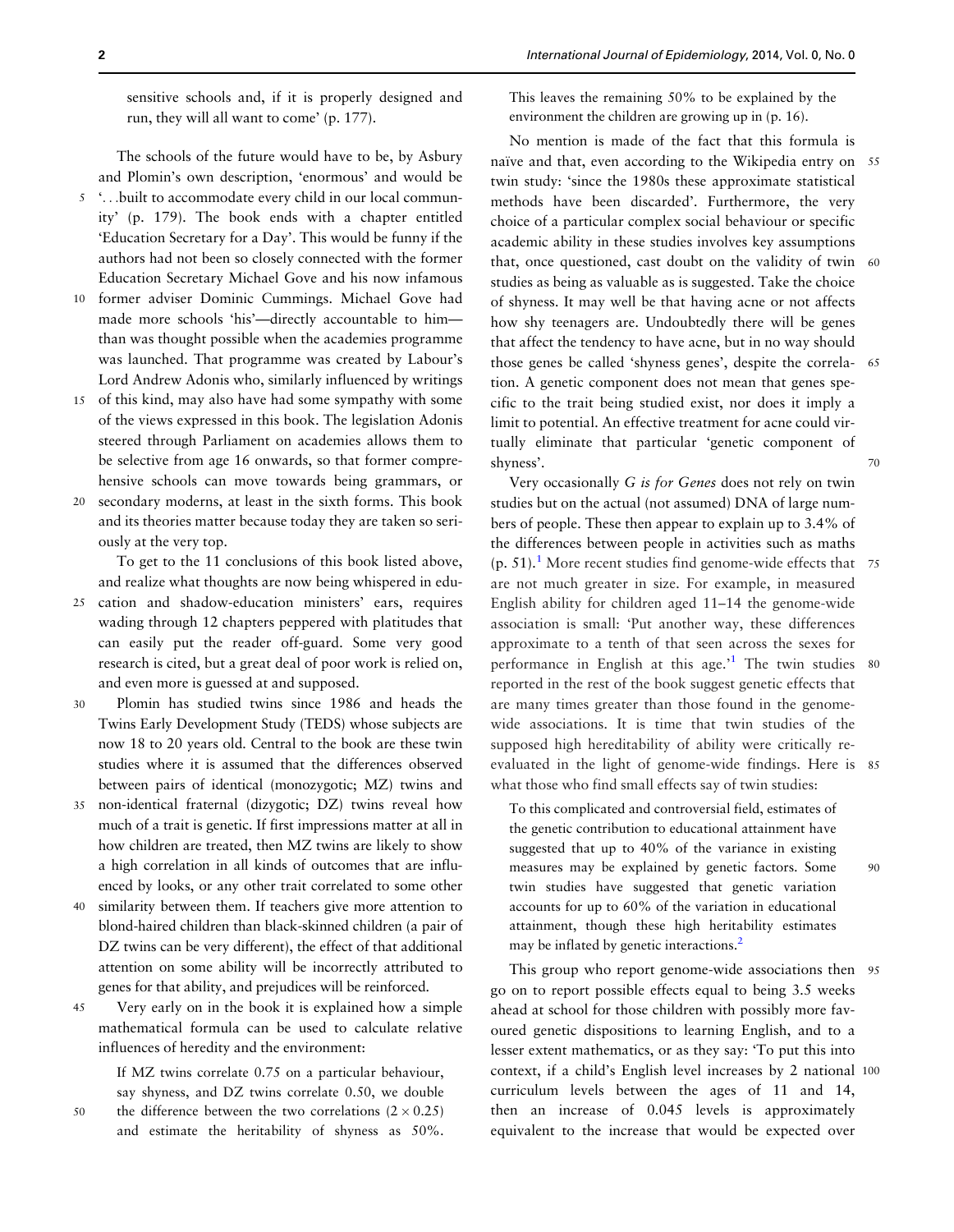3.5 weeks within this period'. There are huge variations in the magnitude of effects between what academic papers such as this are reporting and the results of twin studies.

- If a child's genetic advantage does give that child, in 5 effect, a 3.5-week push forward in learning so that they are reading books with more complicated English some 24 days in class before other children, that advantage is likely to be further accelerated by teachers picking them out as able, putting them with other supposedly more able chil-
- 10 dren and not labelling them as slow. A tiny genetic advantage giving a small head start at ages 11 to 14 can easily be amplified by the effect that then has on how a child's environment is altered. Similarly, a disadvantage, being a little slower than the rest, can result in you being put on the
- table for the slow readers at a young age, with obvious implications for future trajectories.

The book G is for Genes does not address complex issues and problems of positive and negative feedback. Nor does it even hint at the huge amount of criticism of work

- 20 such as this.<sup>[3](#page-3-0)</sup> It also often contradicts itself in favour of some of the suggestions I give above, but it comes out overwhelmingly against doubt despite expressing it. At one point a paragraph actually begins: 'The truth is that next to nothing is determined by genes, and our environments
- 25 are hugely powerful' (p. 96). Does this reflect how fundamentally the two authors disagreed with each other, or was it put in to provide a counter quote to any criticism of the main thrust of the book?

The whole idea of adding the genetic component and

- 30 the environmental components that create a person that then sum to 100% is dubious. The two things are not comparable and, in the context of achievement, neither can exist without the other. Central to the authors' particular use of twin studies is the concept of what they call the
- 35 shared and unshared environments, for example whether you are brought up by the same parents and go to the same schools, or go to different schools and come home to different parents. However, even the parents of identical twins will admit that there is no way in which they can
- 40 treat them identically, starting with who do you pick up first when they are both crying? To their parents the twins are not identical.

Parents notice little differences between their offspring that cause them to respond slightly differently and over

- 45 time these differences magnify. One twin is inevitably slightly more dominant, the other more submissive which, over time, tends to be magnified in effect and alters how they behave in other ways. Hence small initial differences through feedback become magnified. We have approxi-
- 50 mately shared and approximately unshared environments because different parents and different schools still have many similarities. Your average chances depend crucially

on socioeconomic factors, where you live, your parents' status and the schools you go to. But almost no one fits what is projected for them that well, and possibly the 55 greatest reason for that is the un-shareable environment. The un-shareable environment is made up of all those little effects that cannot be planned for, those that we often say happen by chance.

How big is the effect of the unshared environment? 60 Most traits will have a non-trivial genetic component and a non-trivial environmental component but, at the individ-ual level, there is a very large component of chance.<sup>[4](#page-3-0)</sup> To dismiss outcomes often greatly influenced by chance—the unshared environment—as the inevitable bottom and top 65 ends of a (usually only very approximately) bell-shaped normal distribution is to trivialize something extremely important about the very nature of being human. We appear designed to respond differently to very similar events; it creates diversity and diversity may be protective 70 to the group as a whole. The person of the moment, the socalled genius, the Nobel Prize winner, will often recount the chance events that altered the courses of their lives and their achievements. Would these winners be just as likely to emerge from a school that sorted children by their appa- 75 rent genetic potential early on?

Numerous genetic disorders have been discovered that have a major impact on capacity to function socially and intellectually. It is probable that we all have genetic disabilities, things that make some things difficult for us which 80 others find easy. Even the cleverest person, if honest, will admit to aspects of life that they find difficult. It is extremely unlikely that the person who finds some particular field easy has some super-gene for it; they are usually just one of many people who lack any relevant disability. It 85 is in the nature of evolution that any highly advantageous genes become common genes. Future research might well identify those subtle genetic disabilities that make each of us find some things hard which many others find easy, and might even go further to explain how some people who 90 have them better manage to overcome them. That would be an educational breakthrough. But it is not what is suggested in this book which veers from the misleading to the extremely worrying.

In the middle of G is for Genes (pp. 150–51), a sugges- 95 tion is made that teachers should not teach children that much, but that children should be taught by computers with on-screen instructions for each child tailored to each child's individual genetic make-up. The authors' basic premise is that education needs to be matched to genetic 100 make-up. They want to take streaming to a level far beyond anything currently practised, and have realised that even in their huge schools there frequently will be too few children to make up a viable specialized class.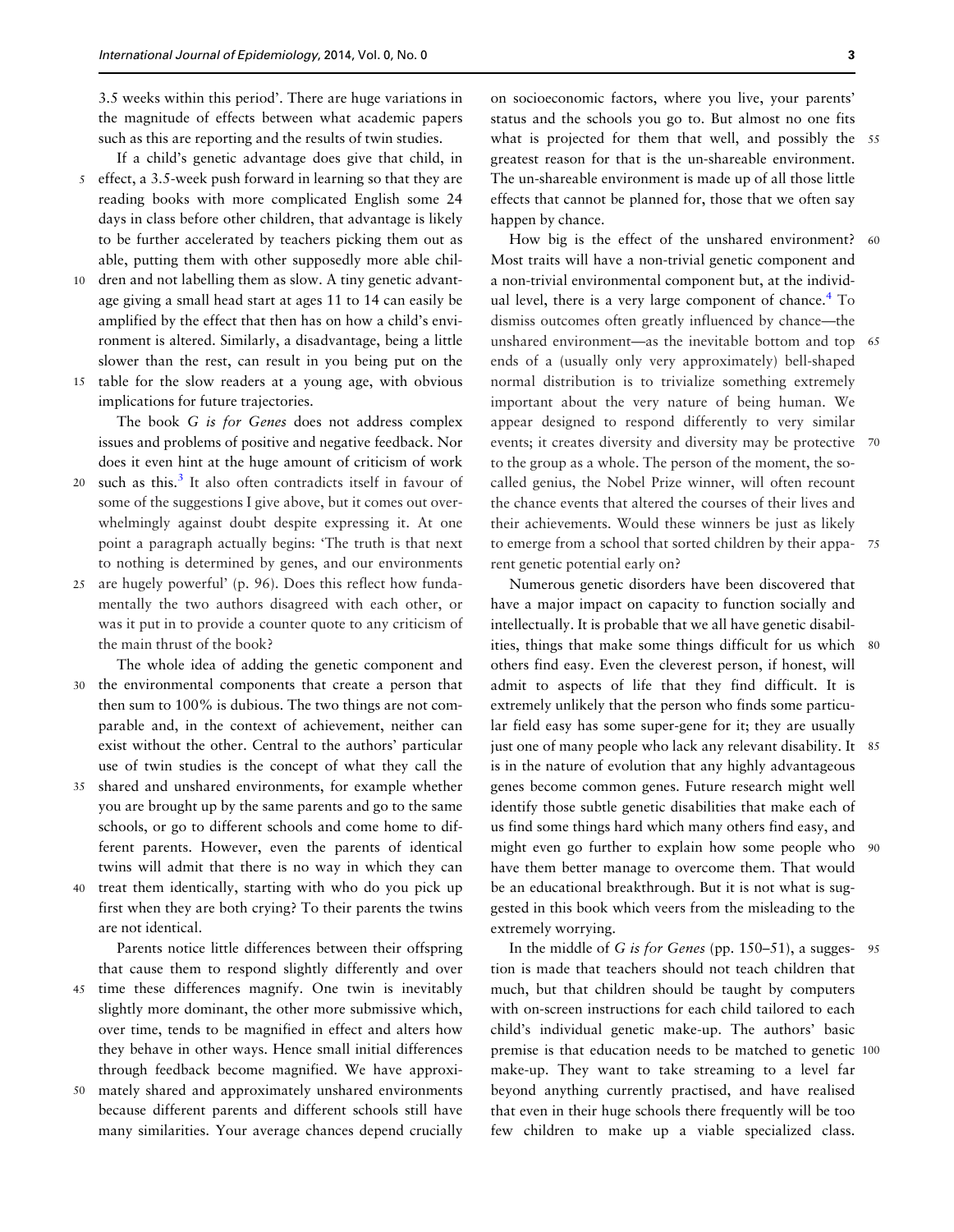<span id="page-3-0"></span>They refer to computer-based learning as 'the most obvious solution currently available'. However 'computerbased teaching, even when highly individualized, has not yet been proven to increase achievement scores'. But the

5 authors 'think that this should provide a spur to make such programmes'. They are suggesting that most learning (presumably excluding team sports) should be converted into single-player intellectual computer games, and the dynamic of peer-to-peer interaction should be eliminated from 10 education.

Shortly after discussing whether children in future should be largely taught by machine, not by other humans, there is a discussion about the importance of having a growth mindset over a fixed mindset. 'Scores of

- 15 experiments...have shown how a growth mindset [cf. a fixed mindset] yields better results for everybody'. 'People with a fixed mindset believe that intelligence and talent are innate and cannot be changed'. At this point I could not help feeling that one of the authors was deliberately poking
- 20 fun at the other and that he (I guessed it was the he) had not even noticed (pp. 153–54).

Since the publication of this book, Kathryn Asbury has published articles entitled 'Twins show success at school is not just down to genes',  $\frac{5}{3}$  in which (in complete contradic-

- 25 tion to much that is written in G is for Genes) she writes: 'There is a common misconception that genes are deterministic and that human potential is fixed at birth. This could not be further from the truth. We, as behavioural geneticists, see no evidence whatsoever for genetic deter-
- 30 minism in how, what and why children learn.' A second article is titled 'Better at reading than maths? Don't blame it all on your genes'.6

The two authors of this book appear to be coming from different angles and stances. Plomin, the more established

- 35 of the two, is an author of all five of the suggested readings given at the end of chapter 2 of this book, which is entitled 'How we know what we know'—to which the answer appears to be 'Because I have said so'. There is plenty of evidence to suggest that ability is not shaped in a one-
- 40 dimensional bell-shaped curve, and no one is without merit. $7-14$

In the very centre of this book is a sentence that, taken out of its wider context, is spot on: 'Our aptitude for intelligence and achievement is not hard-wired and is subject to

45 a panoply of experiences as well as our unique genetic code' (p. 97). But, if that is true, why start the book by claiming 'Genetic influence increases over time until, in later life, cognitive ability is almost as heritable as height'? This book may usefully serve as a source of many exam-

50 ples of why modern day geneticism is often little more advanced than its precursor eugenics. Writing together, the authors still hope that 'the technology will soon be

available, for example, to use DNA 'chips' to predict strengths and weaknesses for individual pupils' (p. 12), despite having to admit that 'once upon a time everybody 55 [presumably meaning like-minded research teams and not really everybody] thought that if we could unravel our DNA and get a really good, close look at it we would be able to find the gene for math, the gene for writing, the gene for long legs, and the gene for a dazzling white 60 smile...but that is not how things have played out' (p. 18).

As Mary Midgley has recently pointed out, the extreme claim that we can simply be decomposed and shown to be mainly outcomes of genetic influence is wrong and the '...notion that DNA somehow stands in for that cause is 65 more overconfident still' (p. 87).<sup>15</sup> To do otherwise, she asserts, is to consign the vast bulk of other people 'to the bin' (ibid p. 150). The contradictions in this book help expose the error of its main thrust and illustrate both Midgley's point and her concerns. We all have our disabil- 70 ities. No one is superhuman. There is no elite whom we will be able to identify in childhood from their DNA profiles and who we should individually nurture to save us all. I would not consign this book to the bin. I would use it as a warning of the greatest of errors we could still so easily 75 make.

Danny Dorling E-mail: danny.dorling@ouce.ox.ac.uk

## References

- 1. Docherty SJ, Davies OSP, Kovas Y et al. A genomone-wide association study identifies multiple loci associated with mathematical ability and disability. Genes Brain Behav 2010;9:234–47. 80
- 2. Ward M, McMahon G, St Pourcain et al. Genetic variation associated with differential educational attainment in adults has anticipated associations with school performance in children. PLoS One 2014. doi: 10.1371/journal.pone.0100248.
- 3. Rose S. Is genius in the genes? Times Educational Supplement, 85 23 January 2014. [http://www.tes.co.uk/article.aspx?storycode](http://www.tes.co.uk/article.aspx?storycode=6395677)= [6395677](http://www.tes.co.uk/article.aspx?storycode=6395677) (28 November 2014, date last accessed).
- 4. Davey Smith G. Epidemiology, epigenetics and the 'Gloomy Prospect': embracing randomness in population health research and practice. Int J Epidemiol 2014;40:3:537-62. 90
- 5. Asbury K. Twins show success at school is not just down to genes. The Conversation, 7 February 2014. [https://theconversa](https://theconversation.com/twins-show-success-at-school-is-not-just-down-to-genes-22373) [tion.com/twins-show-success-at-school-is-not-just-down-to-genes-](https://theconversation.com/twins-show-success-at-school-is-not-just-down-to-genes-22373)[22373](https://theconversation.com/twins-show-success-at-school-is-not-just-down-to-genes-22373) (28 November 2014, date last accessed).
- 6. Asbury K. Better at reading than maths? Don't blame it all on 95 your genes. The Conversation, 14 July 2014. [https://theconversa](https://theconversation.com/better-at-reading-than-maths-dont-blame-it-all-on-your-genes-28947)[tion.com/better-at-reading-than-maths-dont-blame-it-all-on-your](https://theconversation.com/better-at-reading-than-maths-dont-blame-it-all-on-your-genes-28947)[genes-28947](https://theconversation.com/better-at-reading-than-maths-dont-blame-it-all-on-your-genes-28947) (28 November 2014, date last accessed).
- 7. Chitty C. Eugenics, Race and Intelligence in Education. London: Continuum International Publishing Group, Bloomsbury 100 Academic, 2007.
- 8. Howe MJA. The IQ in Question. London: Sage, 1997.